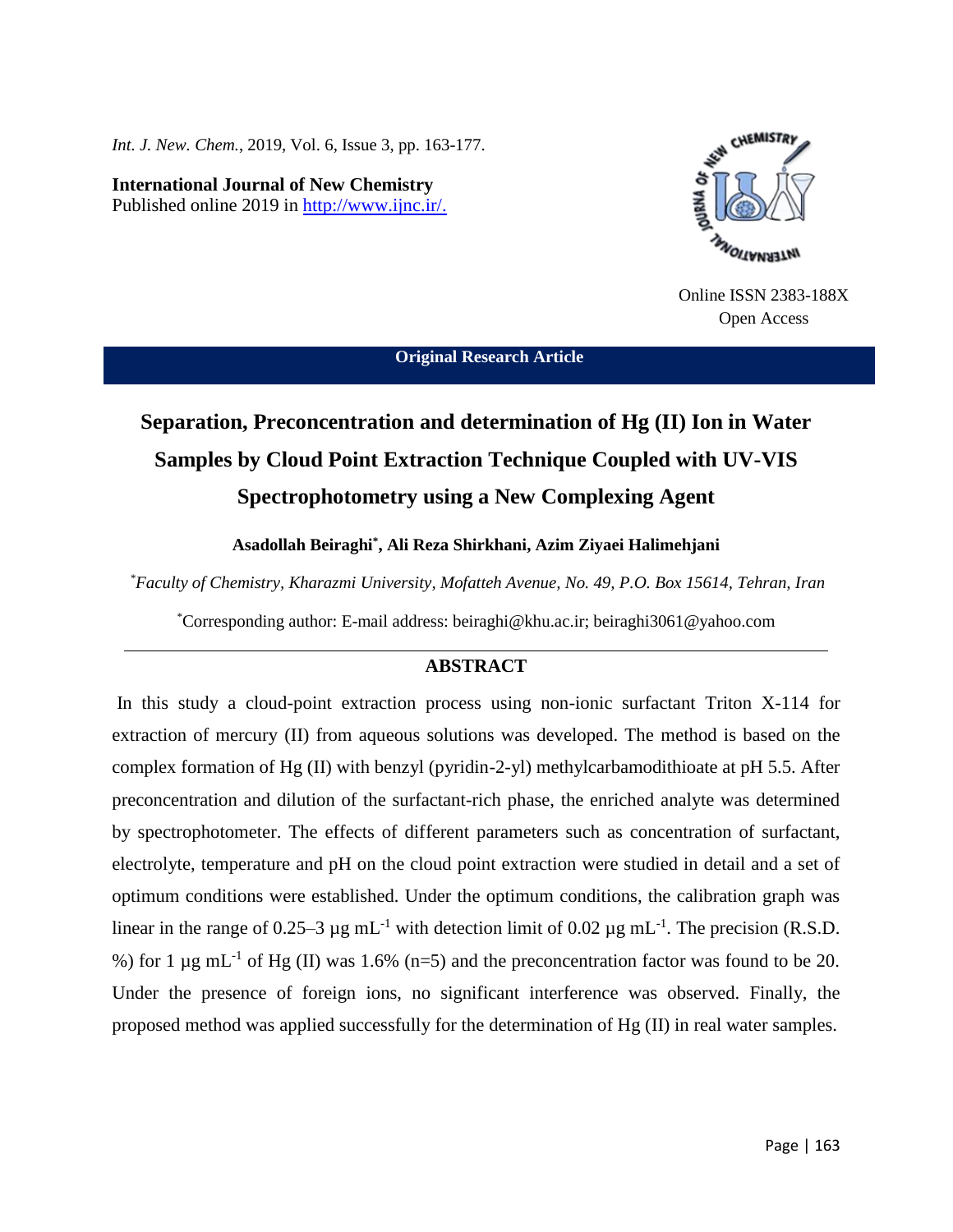**Keywords**: Mercury; Cloud point extraction; Spectrophotometry; benzyl (pyridin-2-yl) methylcarbamodithioate; Triton X-114.

## **Introduction**

Heavy metals are of important interest because of having high toxic effects on living organisms so that more stringent regulations have been imposed for controlling their contamination in the environment in recent years [1]. The pollution of natural waters by heavy metals is a great concern nowadays due to their potentially toxic effects on living organisms. Urbanization, industrial development, and heavy traffic lead to contamination of water bodies by heavy metals [1]. One of these toxic metals is mercury, finding in low levels in natural waters in different physical and chemical forms. Mercury can cause birth defects and other undesirable effects on the human body [2-7]. It is a highly toxic element that is found both naturally and as an introduced contaminant in the environment [8,9]. Mercury has no beneficial biological function, and its presence in living organisms is associated with cancer, birth defects, and other undesirable outcomes [10,11]. The United States Comprehensive Environmental Response, Compensation, and Liability Act (CERCLA) lists Hg and its compounds in third place on the ''Priority List of Hazardous Substances'' and the European Water Framework Directive (2000/60/EC) classifies Hg as one of 30 ''precarious dangerous pollutants'' [12]. Thus, the development of new methods for selective separation, preconcentration and determination of this metal ion in different matrices is of continuing interest. In this manner many methods are still commonly carried out using a preconcentration step to overcome the problems resulting from the low concentration levels of analytes and high levels of matrices prior to their detection [13,14].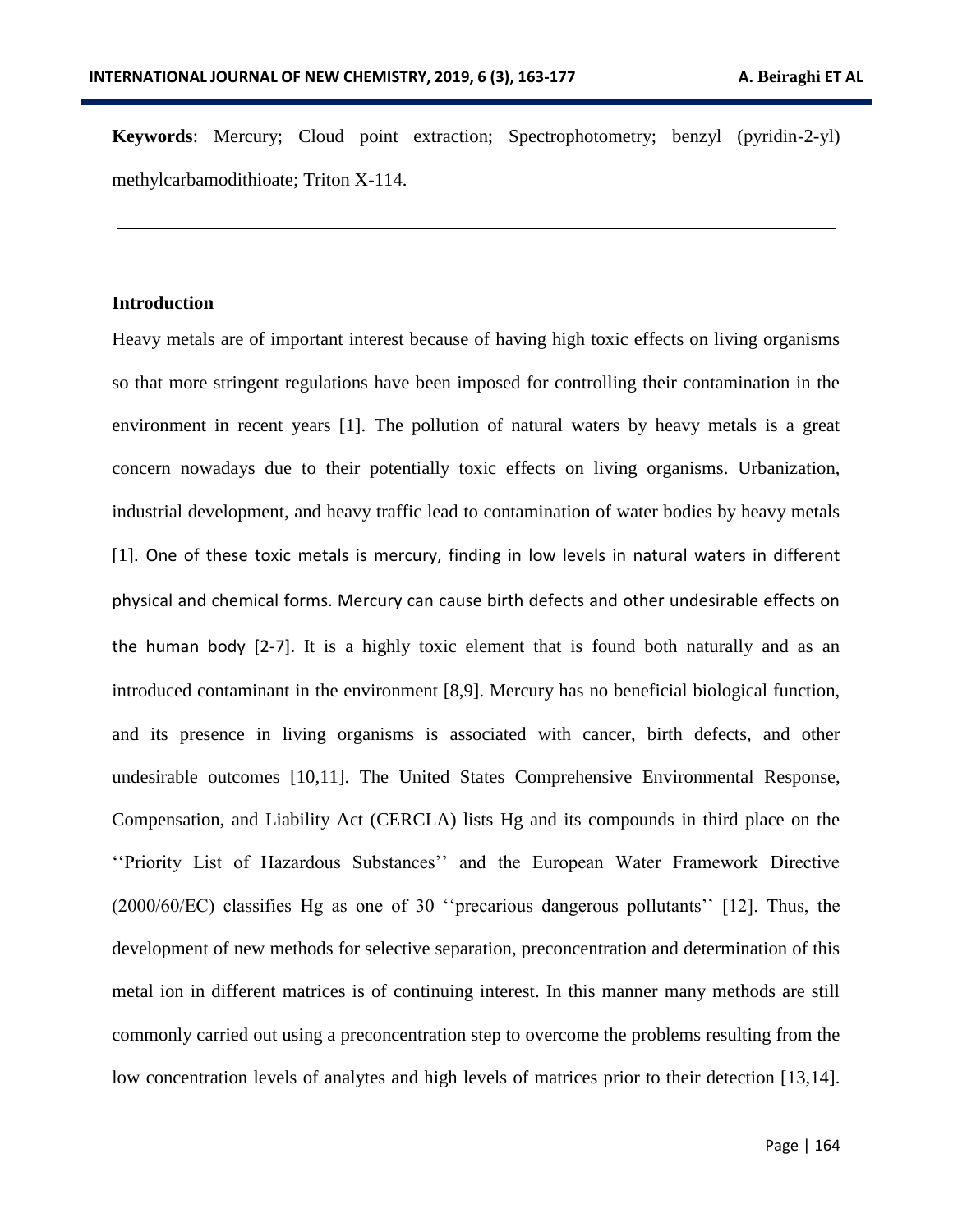A large number of such preconcentration techniques in recent years for mercury have been developed, including liquid–liquid extraction (LLE) [15,16], coprecipitation [17,18], microextraction [19], solidphase extraction (SPE) [20–29] and cloud point extraction (CPE)[30– 35]. Cloud point extraction is based on the fact that most nonionic surfactants in aqueous solutions form micelles and become turbid when heated to the cloud point temperature or in the presence of an electrolyte. Above the cloud point, the micellar solution separates into a surfactant-rich phase with a small volume and a diluted aqueous phase [36]. In comparison with other enrichment techniques, it has large preconcentration factor and higher recovery efficiency [37]. CPE has become one of the most preferred preconcentration methodologies, which was used as a preconcentration method in simultaneous determination of some metal ions [38]. Compounds such as benzyl (pyridin-2-yl) methylcarbamodithioate (Fig 1) can act as chelating agents for metal ions by bonding through the sulfur or oxygen atom and the nitrogen atom.



**Fig. 1.** Chemical structure of benzyl (pyridin-2-yl) methylcarbamodithioate

In this work, after preliminary spectrophotometric studies of mercury (II) interaction with benzyl (pyridin-2-yl) methylcarbamodithioate as a new chelating agent, we report a cloud-point extraction process coupled with UV-Vis spectrometer for preconcentration and determination of  $Hg^{2+}$  from water samples. It is important to say neither spectrophotometric studies on the complex formation of this ligand with  $Hg^{2+}$  ion nor the cloud point procedure have been reported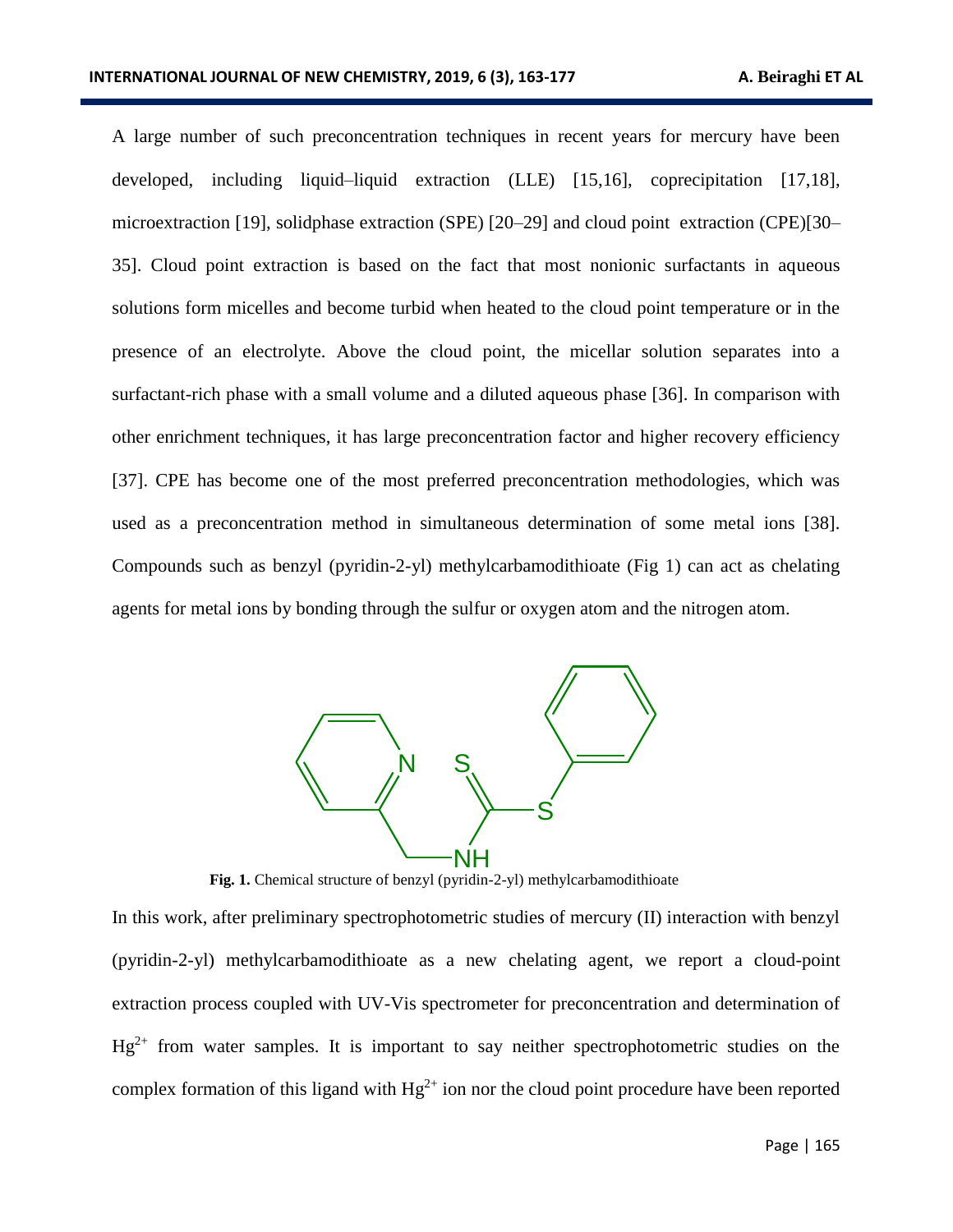in the literature as being used for this mercury complex extraction, in fact both are reported for the first time.

## **Experimental**

## Materials

All the chemicals and reagents were of the highest purity available and used as received. The solutions were prepared with triply distilled water. The nonionic surfactant Triton X-114 was from Sigma–Aldrich (St. Louis, MO, USA). Standard solution of mercury prepared by serial dilution of 1000 mg  $L^{-1}$  standards (Fluka A.G., Buchs, Switzerland) with water. Other chemicals used in this study were obtained from Merck (Darmstadt, Germany). benzyl (pyridin-2-yl) methylcarbamodithioate was synthesized according to the literature [39-40]. A stock solution of this ligand  $(8\times10^{-4} \text{ mol} \cdot \text{L}^{-1})$  was prepared by dissolving an appropriate amount of it in methanol.

## **Instruments**

A model lambda 25 double beam UV–Vis spectrophotometer (PerkinElmer Inc., USA) with a 1 mL quartz cells was used for recording all spectra and absorbance measurements. A Metrohm 827 pH meter (Metrohm A.G., Herisau, Switzerland) equipped with a glass electrode was used for pH measurements. A Julabo model F12 water bath (Julabo Labortechnik GmbH, Germany) with  $\pm 0.1^{\circ}$ C temperature control was used for cloud point extraction experiments and a centrifuge with 10 mL calibrated centrifuge tubes (Superior, Germany) was utilized to accelerate the phase separation process.

## **General CPE procedure**

An aliquot of Hg (II) solution was transferred to a biker (20 mL) and 0.5 mL of a  $8\times10^{-4}$  mol L<sup>-1</sup> ligand solution was added. The mixture was kept at room temperature for 30 min then; 2.5 ml of Triton X-114 (1% v/v) and 4 mL of triply distilled water were added. The pH of solution was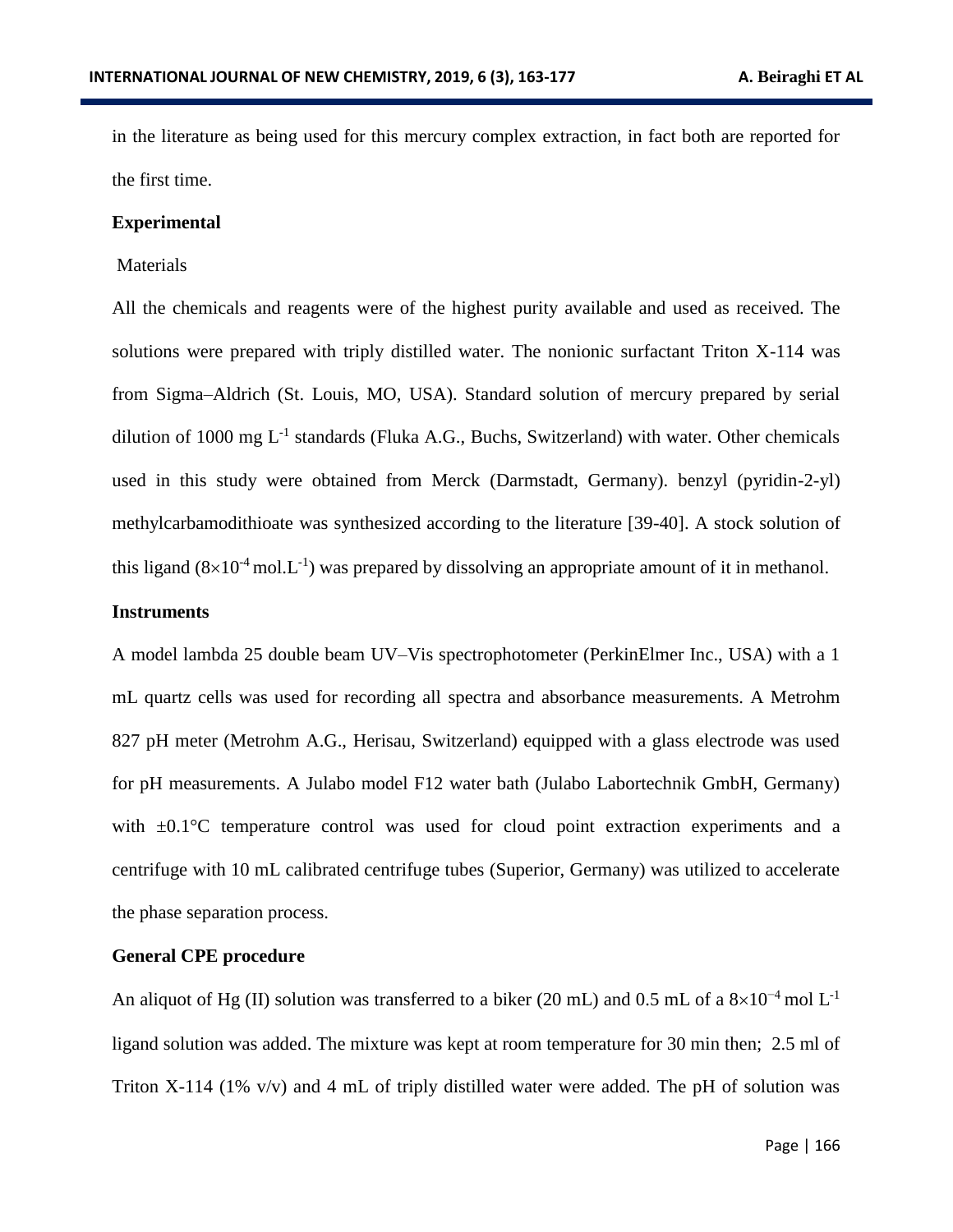adjusted at 5.5 and transferred to a 10 mL centrifuge tube. Then the solution was up to the mark (10 mL) with triply distilled water. Subsequently, it was shaken and left to stand in a thermostatted water bath for 10 min at 55°C. Separation of the aqueous and surfactant-rich phase was accelerated by centrifugation for 12 min at 3500 rpm. After cooling in a salt-ice bath (10) min), the surfactant-rich phase became viscous. Then the aqueous phase was carefully removed with a pipette and 0.5 mL methanol was added to the surfactant-rich phase. The content of tube was transferred to a 1 mL quartz cell for an absorbance measurement at 330 nm.

#### **Preparation of water samples**

Water samples (tap, deionised and riever water) were filtered using a 0.45 μm pore size membrane filter to remove any suspended particulate matter and stored in a refrigerator in the dark prior to analysis. Aliquots of water (5 mL of each) samples were subjected to the CPE methodology described above.

## **RESULTS AND DISCUTION**

#### Preliminary Complexation Studies

In order to obtain some information about the stoichiometry and stability of the Hg (II)-Ligand complex, in preliminary experiments, the complexation of ligand with this cation was investigated spectrophotometrically in methanol solvent. In this manner, a solution containing a constant concentration of ligand  $(5\times10^{-5}$  mol L<sup>-1</sup>) was titrated with a methanol solution of Hg (II). The resulted spectrum is given in Figure 2.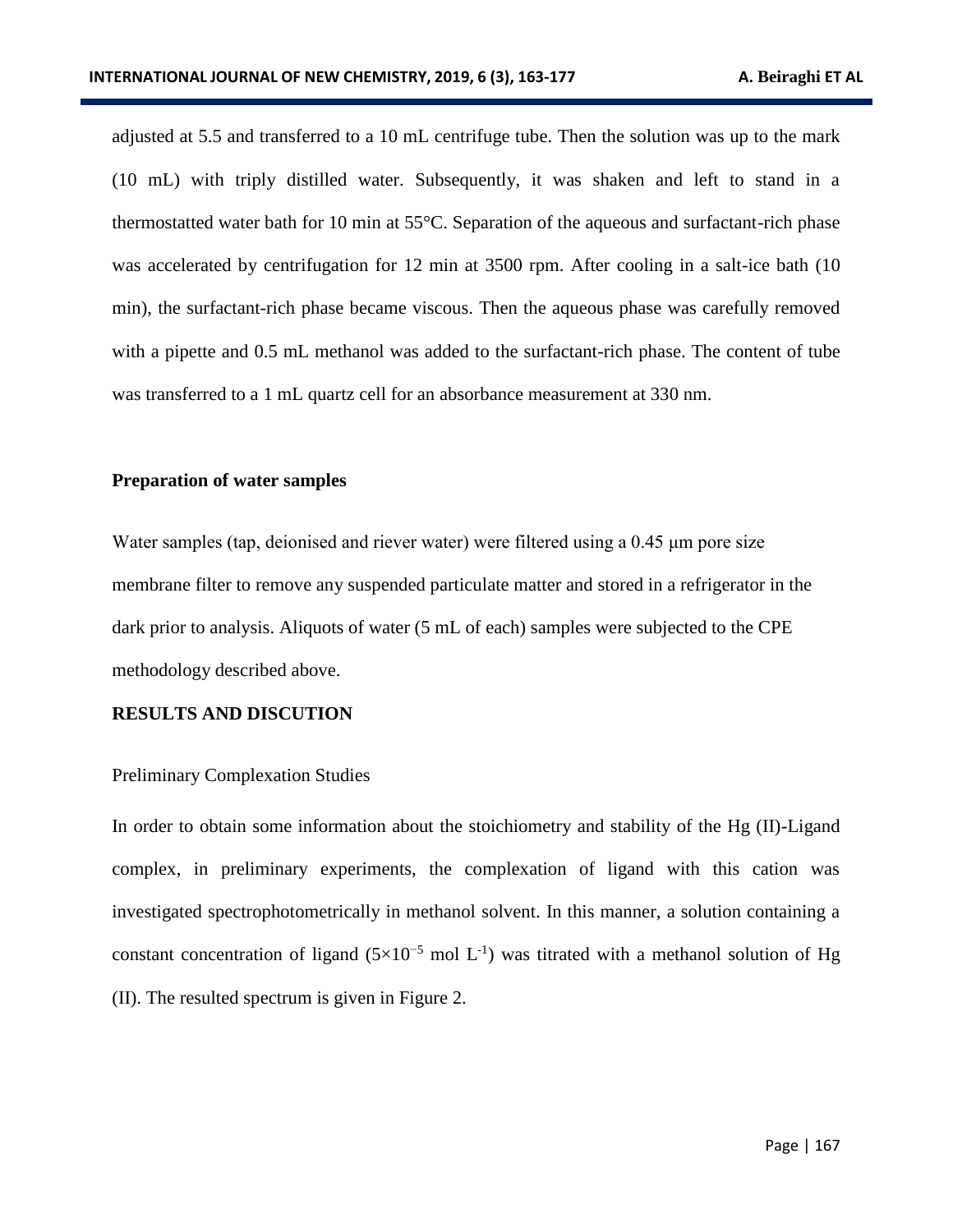

**Fig. 2.** Absorption spectra of benzyl (pyridin-2-yl) methylcarbamodithioate  $(5\times10^{-5}$  mol L<sup>-1</sup>) in Methanol solution at 25°C in the presence of Hg<sup>2+</sup> (0-1.6×10<sup>-4</sup> mol L<sup>-1</sup>)

As it is obvious, an increase in the absorption band at 325 nm and a decrease in the absorption band at 263 nm were apparent as the concentration of complex is increased and the concentration of free ligand is decreased. In order to study the stoichiometry of complex Job method at 325 nm was carried out in 0.0 to 1.0 mole fractions of Hg (II). Fig. 3 illustrates absorbance of different Hg (II) mole fractions in complex and as can be seen, maximum absorbance obtained in mole fraction of 0.5 which indicates resulted complex has 1:1 (metal-to -ligand) stoichiometry.



**Fig. 3**. Variations of Hg (II) complex absorbance in different Hg (II) mole fractions (325 nm)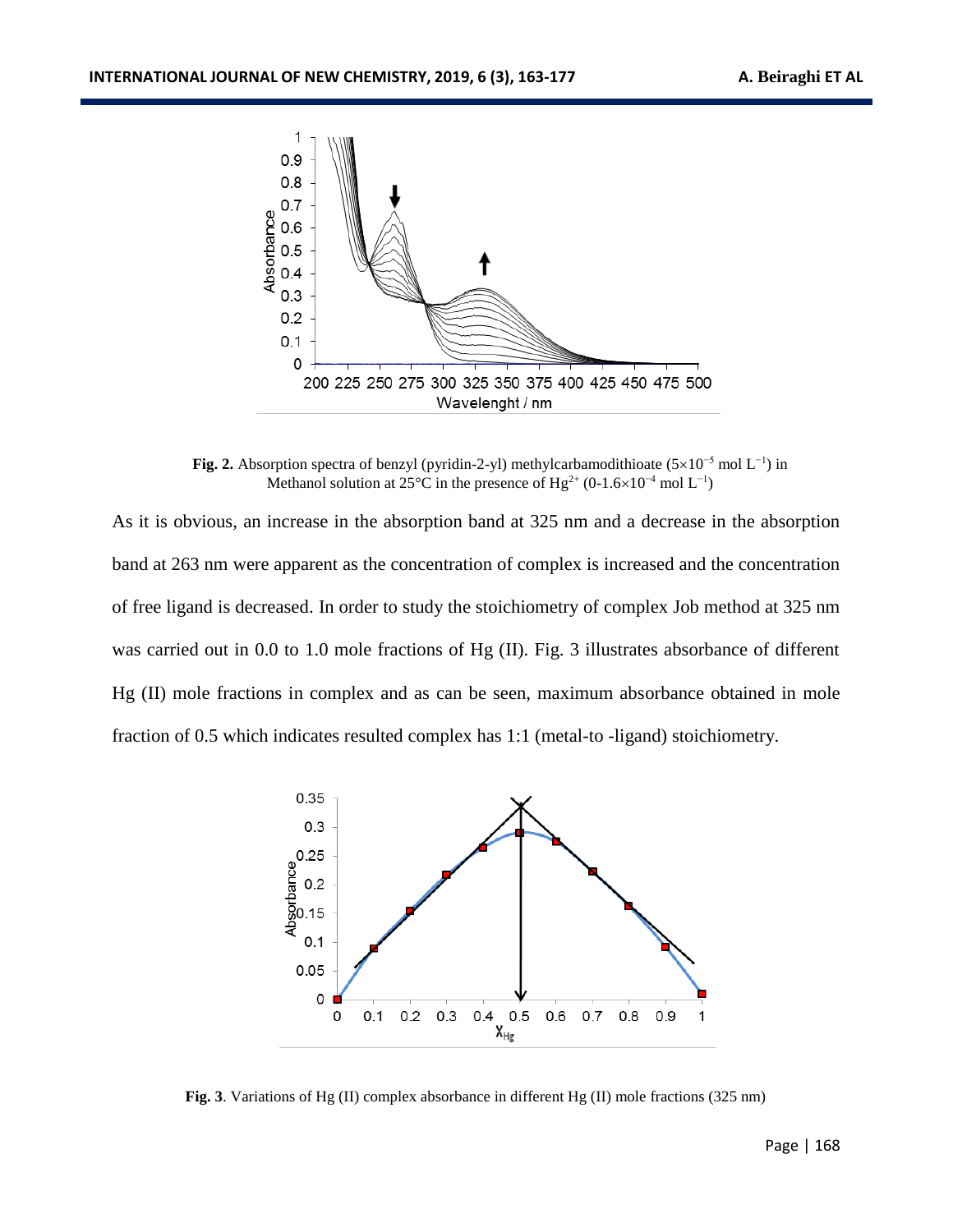The formation constant (Log k) of the resulting complex was evaluated 4.8, by computer fitting of the absorbance–mole ratio data using KINFIT [41] at the same wavelengths.

#### **Method development**

At first and before analysis of standards and real samples, different variables, which affect the absorption intensity of extracted Hg, were optimized using a standard solution of this element.

#### **Optimization of the system**

#### Effect of pH

The separation of metal ions by cloud point method involves prior formation of a complex with sufficient hydrophobicity, which can be extracted by surfactant micelles. pH plays a unique role on metal-chelate formation and then extraction. So it was the first variable optimized in the extraction procedure. Fig. 4 shows the effect of pH on the Hg recoveries. As can be seen, higher recoveries were achieved at pH range of 5.5–7.5. Therefore a pH value of 5.5 was selected as optimum value. At higher pHs, absorbance decreases sharply because of mercury hydroxide formation. In lower pHs, complex formation is decreased because the ligand is protonated.



**Fig. 4.** Effect of pH on the preconcentration of 10 mL of a Hg solution  $(1.5 \mu g \text{ mL}^{-1})$ . Condition: Ligand,  $4\times10^{-5}$  mol L<sup>-1</sup>; Triton X-114, 0.25% (v/v); equilibrium temperature, 55°C for 10 min; centrifugation time, 12 min in 3500 rpm.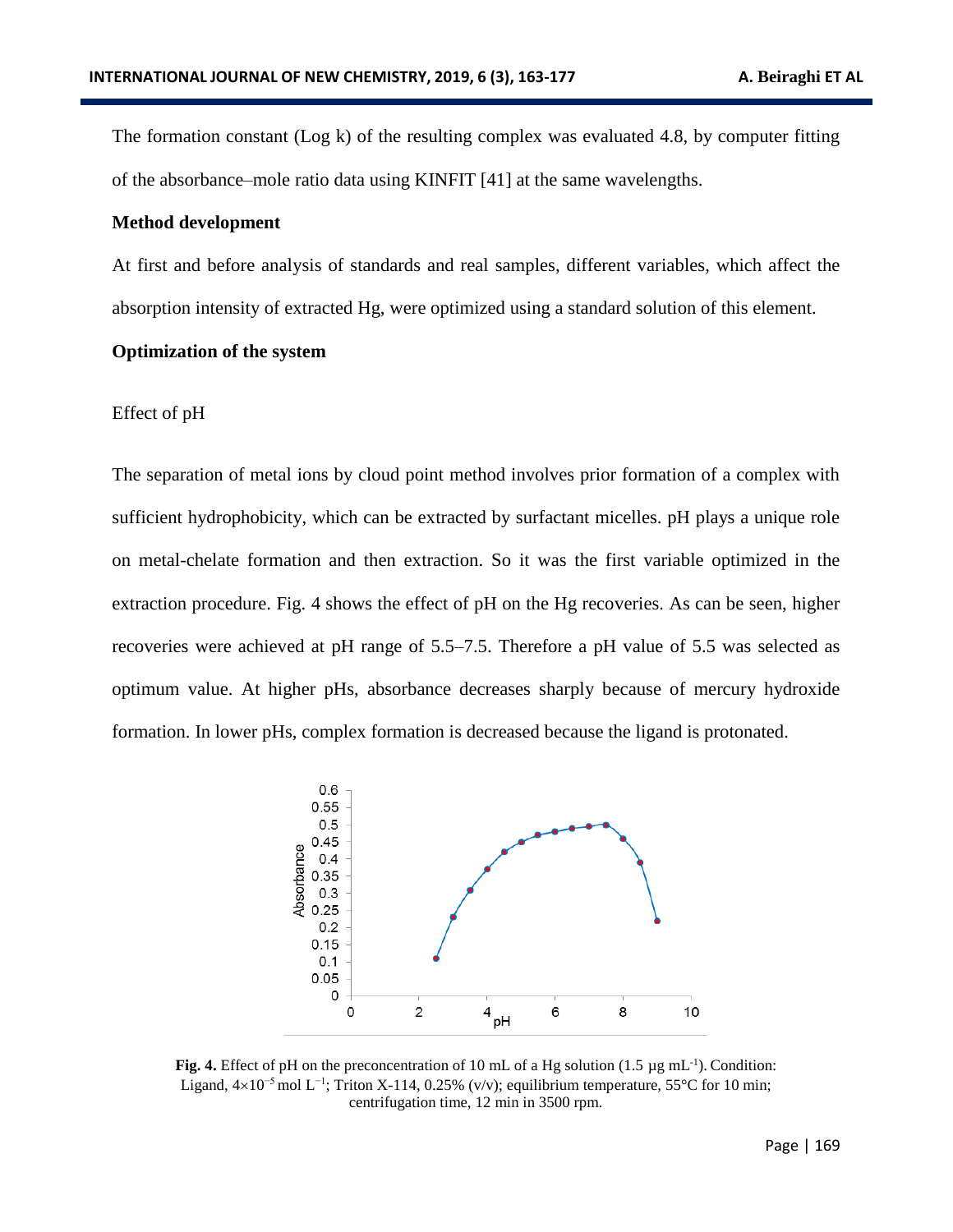# **Effect of ligand concentration**

The extraction efficiency as a function of the ligand concentration is shown in Figure 5. For this study, 10 mL of a solution containing Hg ion with various amounts of ligand ((3-12)  $\times$ 10<sup>-5</sup> mol  $L^{-1}$ ) was subjected to the CPE method.



**Fig. 5.** Effect of ligand concentration on the preconcentration of 10 mL of a solution containing Hg(II). Condition:  $pH = 5.5$ ; Triton X-114, 0.25% (v/v); equilibrium temperature, 55°C for 10 min extraction time; centrifugation time, 12 min in 3500 rpm.

The results revealed that the extraction recovery increases by increasing ligand concentration up to  $4\times10^{-5}$  mol L<sup>-1</sup> and remained nearly constant at higher concentrations. Therefore, this concentration was selected as optimum value.

#### **Effect of Triton X-114 concentration**

A successful cloud point extraction should be able to maximize the extraction efficiency through minimizing the phase volume ratio (V surfactant-rich phase/V aqueous phase), so as to improve the preconcentration factor. Triton X-114 was chosen as the non-ionic surfactant due to its lower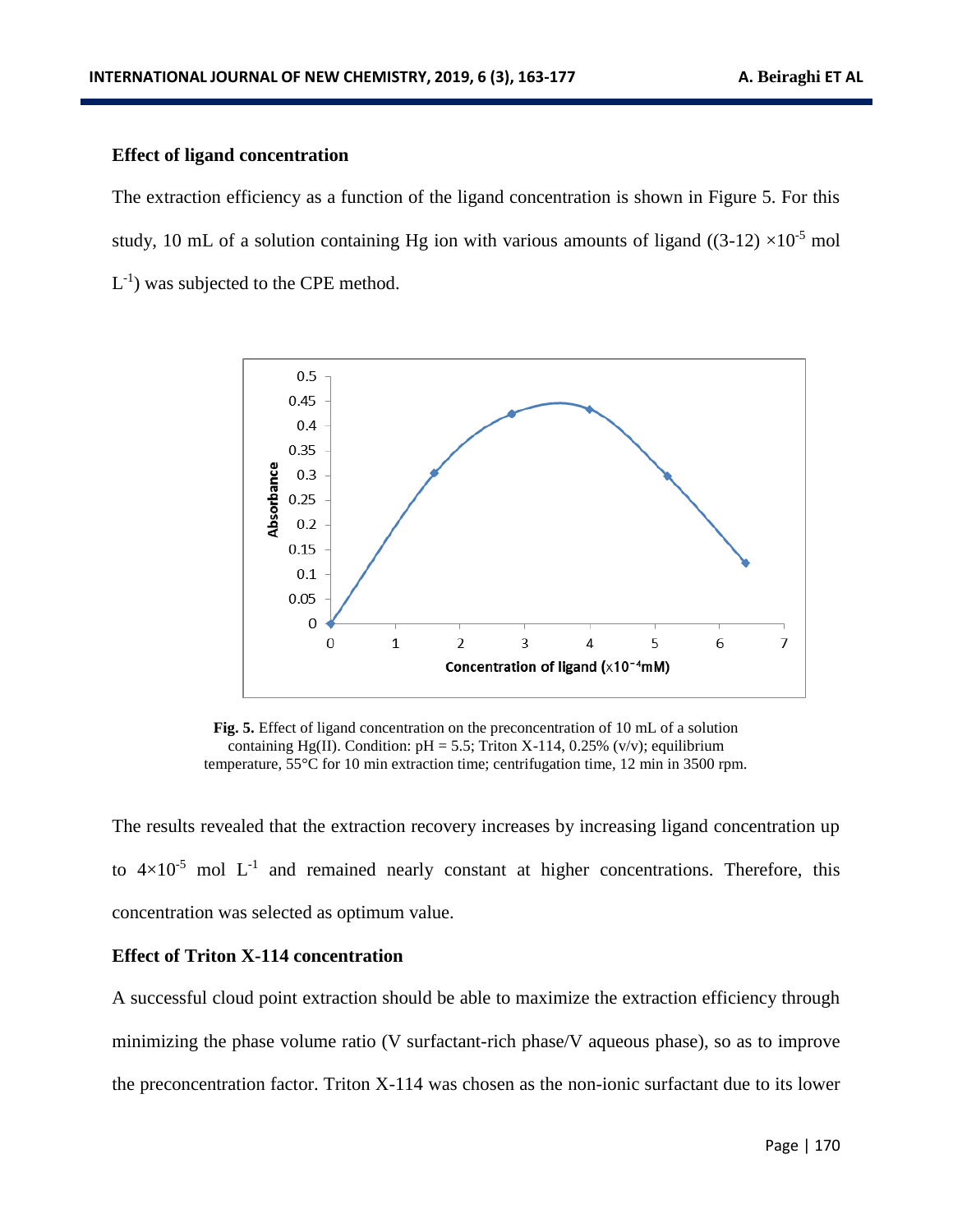cloud point temperature  $(22-25^{\circ}C)$  and high density of the surfactant-rich phase, which facilitates phase separation by centrifugation. The effect of Triton X-114 concentration on the metals recovery percent in the range of  $0.05{\text -}0.5\%$  (v/v) was investigated (Fig. 6).



**Fig 6.** Effect of Triton X-114 concentration on the preconcentration of 10 mL a solution containing mercury. Condition:  $pH = 5.5$ ; equilibrium temperature,  $55^{\circ}$ C for 10 min extraction time; centrifugation time, 12 min in 3500 rpm; ligand,  $4\times10^{-5}$  mol L<sup>-1</sup>.

The concentration of  $0.25\%$  (v/v) was chosen as optimum for the quantitative recovery of complexes. At lower concentrations, the extraction efficiency of complexes is low, probably because of the inadequacy of the assemblies to entrap the hydrophobic complexes quantitatively. Therefore, it was chosen as an optimum value.

#### **Effect of ionic strength**

The cloud point of micellar solutions can be controlled by addition of salts, alcohols, non-ionic surfactants and some organic compounds (salting-out effects). To date, most of the studies conducted have shown that ionic strength has no appreciable effect on the extraction efficiency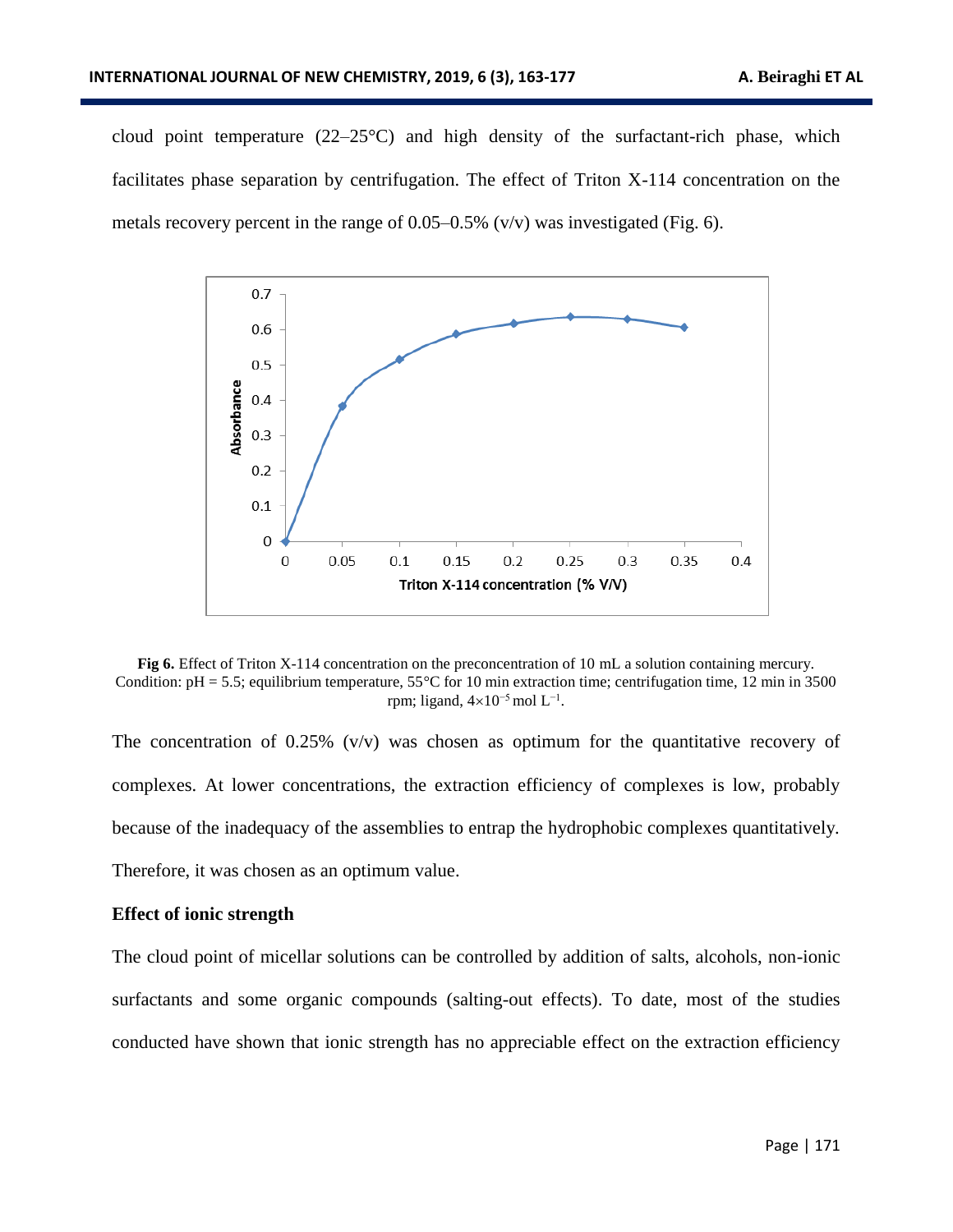[42]. It was observed that the addition of inorganic salts including NaCl,  $KNO_3$  and Na<sub>2</sub>SO<sub>4</sub> in the range of  $0-2$  mol  $L^{-1}$  had no significant effect on the cloud point extraction efficiency.

## **Effects of the equilibration temperature, equilibration time and centrifugation time**

The dependence of metals recoveries percent upon equilibration and incubation times was studied within the range of 5–30 min. Time of 10 min was chosen as optimal time for completion of the clouding process and analyte extraction. It was also observed that a temperature of 55 ˚C is sufficient for the maximum recovery of the analyte. Centrifugation time hardly ever affects micelle formation but accelerates phase separation in the same sense as in conventional separation of a precipitate from its original aqueous environment [43]. A centrifuge time of 8 min was selected as optimum in further experiments.

## **Selectivity studies**

Although preliminary spectrophotometric studies of ligand with some metal ions  $(Cd^{2+}, Co^{2+},$  $Cr^{3+}$ ,  $Cu^{2+}$ ,  $Mg^{2+}$ ,  $Ni^{2+}$ ,  $Sn^{2+}$ ,  $Zn^{2+}$ ,  $La^{2+}$ ,  $Ca^{2+}$ ,  $Mn^{2+}$ ,  $Ag^{+}$ ,  $Tl^{+}$  and  $Ga^{3+}$ ) did not show any interaction other than mercury and very negligible with silver but some more investigation about selectivity was carried out. In this manner, a series of solutions (10 mL0) containing analyte ion and different concentrations of interfering ions were subjected to the complete procedure. The results were in agreement with those obtained from spectrophotometric studies. Therefore, the mercury recovery was almost quantitative in the presence of other ions.

#### **Analytical characteristics**

Table 1 summarizes the analytical characteristics of the optimized method, including the regression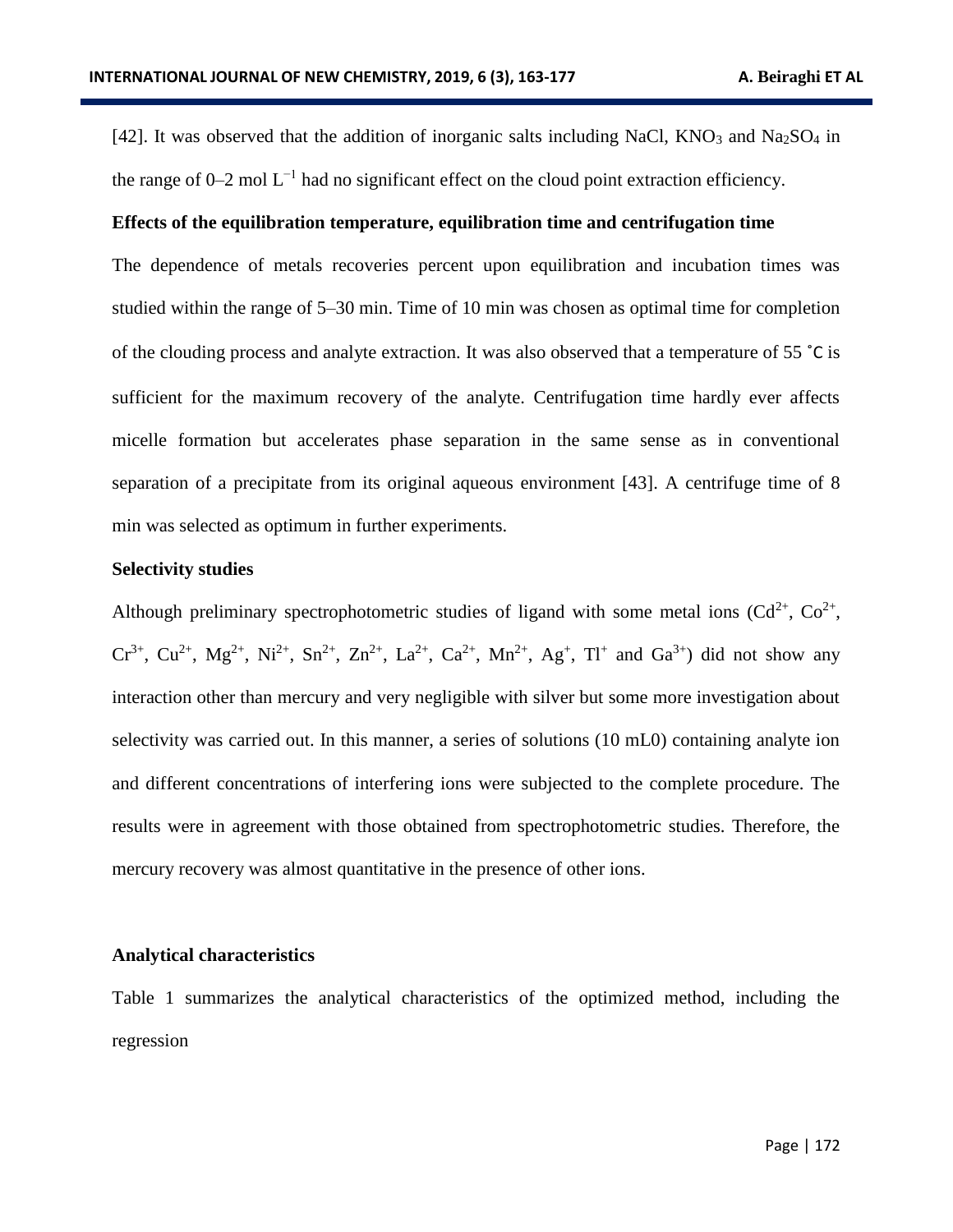equation, linear range, limit of detection, reproducibility and preconcentration factor. The limit of detection which defines as  $C_L=3S_B/m$  (where  $C_L$ ,  $S_B$ , and m are the limit of detection, standard deviation of the blank, and the slope of calibration graph, respectively) and preconcentration factor was calculated to be 0.02  $\mu$ g mL<sup>-1</sup> and 20 respectively.

| Reproducibility (%RSD)                                   | 1.6                    |
|----------------------------------------------------------|------------------------|
| Linear range ( $\mu$ g mL <sup>-1</sup> )                | $0.25 - 3$             |
| Regression equation (n=6) (C, $\mu$ g mL <sup>-1</sup> ) | $v = 0.0375x - 0.0003$ |
| Correlation coefficient $(R2)$                           | 0.9993                 |
| Limit of detection ( $\mu$ g mL <sup>-1</sup> )          | 0.02                   |
| Preconcentration factor                                  | 20                     |
|                                                          |                        |

**Table 1.** Analytical characteristics of the proposed method

# **Application**

In order to evaluate the analytical applicability of the proposed method, it was applied to the determination of mercury in real water samples. The results are given in Table 2. The recoveries for the addition of different concentrations of mercury to water samples 97% - 103%. The results showed that the proposed method could be successfully applied to the determination of mercury in water samples.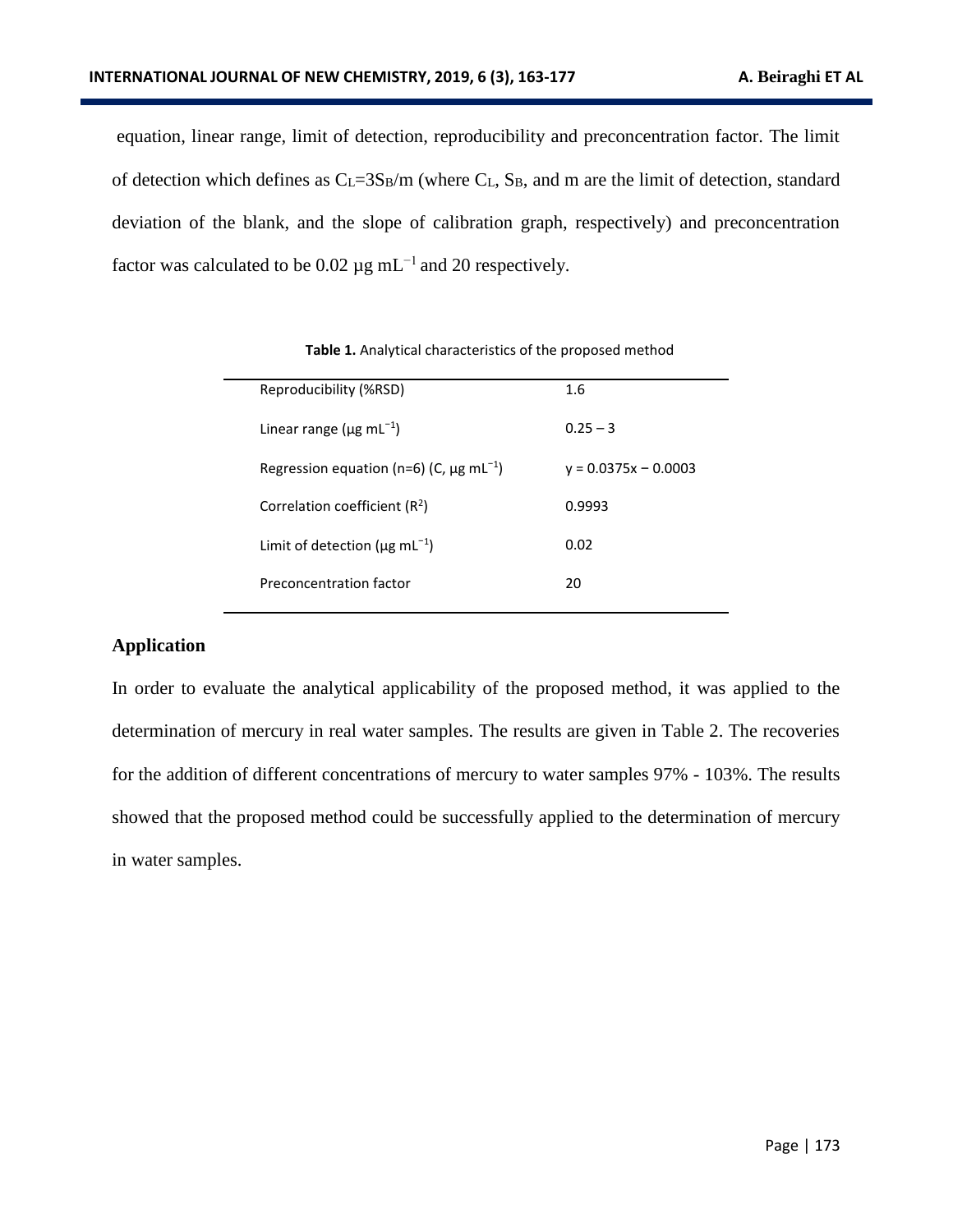| Sample               |                  | Added (mg $L^{-1}$ ) Found (mg $L^{-1}$ ) Recovery (%) |                          |
|----------------------|------------------|--------------------------------------------------------|--------------------------|
|                      | $\boldsymbol{0}$ | 0.38                                                   | $\overline{\phantom{0}}$ |
|                      | 0.1              | 0.10                                                   | 102.1                    |
| River water          | 0.5              | 0.49                                                   | 97.18                    |
|                      | $\mathbf{1}$     | 1.04                                                   | 103.35                   |
|                      | 1.5              | $1/50$                                                 | 100/2                    |
|                      | $\overline{2}$   | 1/95                                                   | 97/25                    |
|                      | $\overline{0}$   | $\overline{0}$                                         | $\overline{a}$           |
|                      | 0.1              | 0.10                                                   | 98                       |
| Distillated<br>water | 0.5              | 0/49                                                   | 97/6                     |
|                      | $\mathbf{1}$     | 0/99                                                   | 98/7                     |
|                      | 1.5              | 1/47                                                   | 97/8                     |
|                      | $\mathbf{2}$     | 2/00                                                   | 100/2                    |
|                      | $\overline{0}$   | 0.00                                                   | $\overline{\phantom{0}}$ |
|                      | 0.1              | 0.10                                                   | 103.5                    |
|                      | 0.5              | 0.50                                                   | 99/9                     |
| Tap water            | $\mathbf{1}$     | 1.01                                                   | 101/2                    |
|                      | 1.5              | 1.48                                                   | 99.0                     |
|                      | $\overline{2}$   | 1.99                                                   | 99.9                     |

**Table 2.** Determination of mercury in water samples by proposed method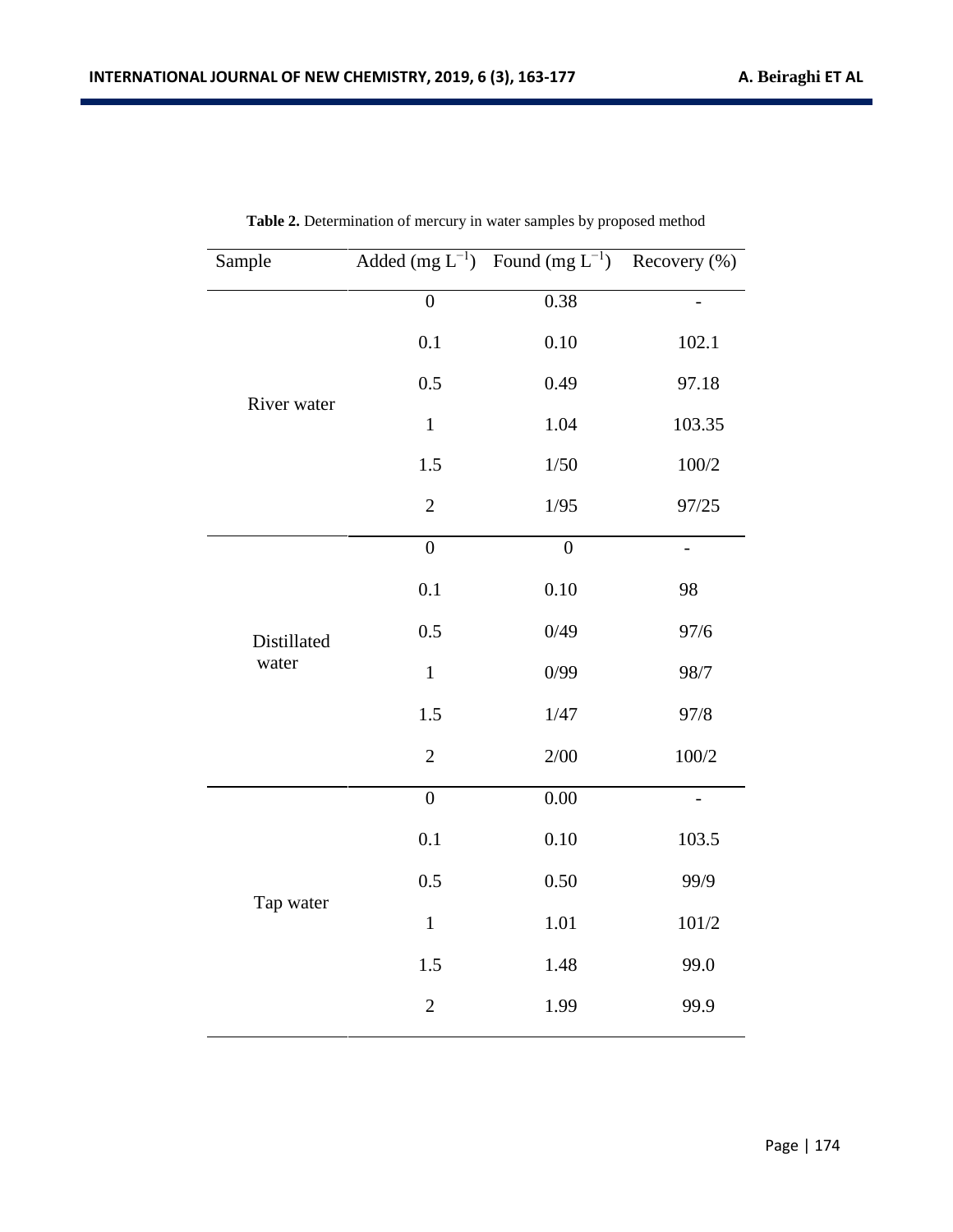# **Conclusions**

Spectrophotometric studies on benzyl (pyridin-2-yl) methylcarbamodithioate indicated that it forms a complex with Hg (II) having a stoichiometry of 1:1. Based on this complex formation, a cloud point extraction method coupled with UV-Vis spectrometer was developed for the separation, preconcentration and determination of this cation at  $\mu$ g L<sup>-1</sup> levels. The proposed method provides a good reproducibility and gives a precise and sensitive procedure for the determination of mercury that is applicable to the water samples containing trace amounts of this element. It is important to say neither Spectrophotometric studies on the complex formation of this complexing reagent with  $Hg2^+$  ion nor the cloud point procedure have been reported in the literature as being used for mercury determination, in fact both are reported for the first time.

#### **References**

- [1] H. Shoaee, M. Roshdi, N. Khanlarzadeh, A. Beiraghi, *Spectrochim Acta Part A*., 98, ,70 (2012).
- [2] S.S. Bozkurt, K. Ocakoglu, M. Merdivan, *Microchim Acta*., *177,*47 (2011).
- [3] M. Garrido, M.S. Di Nezio, A.G. Lista, M. Palomeque, Band BSF *Anal Chim Acta., 502*,,173,(2004).
- [4] C.F. Harrington, *TrAC.Trends Anal Che., 19*,(167) *(2000)*.
- [5] P. Kubáň, P. Houserová, *P.* Kubáň, P.C. Hauser, V. Kubáň *Electrophoresis 28*, 58(2007).
- [6] M. Tuzen, M. Soylak *Bull Environ Contam Toxicol*., *74*, 968 (2005).
- [7] P. Montuori, A. Jover, S. Diez, N. Ribas-Fitó, J. Sunyer, M. Triassi, J.M. Bayona *Sci Total Environ*., *369*, 51(2006).
- [8] H. Ashkenani, S. Dadfarnia, A.M. Haji Shabani, A.A. Jaffari, A. Behjat J Hazard Mater., 161, 276(2009).
- [9] Y. Gao, Z. Shi, Z. Long, P. Wu, C. Zheng, X. Hou, (2012). Microchem. J., 103, 1(2012)

[10] E.M. Martinisa, P. Bertóna, R.A. Olsinac, J.C. Altamirano, R.G. Wuilloud, J Hazard Mater 167: 475(2009)..

[11] A. Bhan, N.N. Sarkar, Rev Environ Health.,20, 39(2005).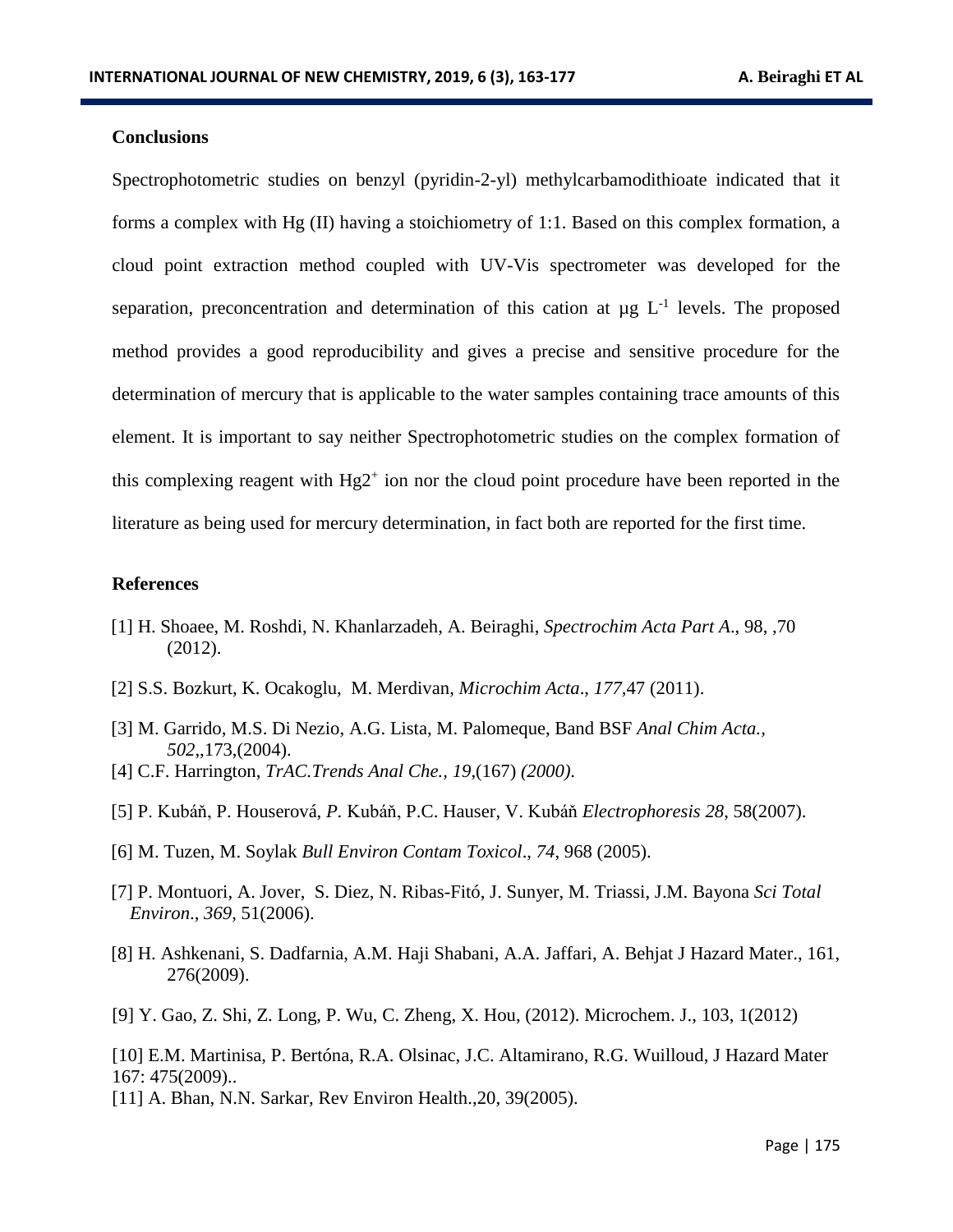- [12] K. Leopold, M. Foulkes, P.J. Worsfold, TRAC., 28, 426(2009).
- [13] E. Luiz, P. Silva, S.Roldan, J Hazard Mater., 161, 142(2009).
- [14] M. Shirani Bidabadi, S. Dadfarnia, A.M. Haji Shabani, J Hazard Mater.,166, 291(2009).
- [15] K. Kara, M. Alkan, Microchem J.,71, 29(2002).
- [16] T. Shimizu, M. Hagiwara, K. Takino Fresenius, Anal Chem., 306,29(1981).
- [17] Q. Zhang, H. Minami, S. Inoue, I. Atsuya, Anal Chim Acta., 508, 99(2004).
- [18] M. Vircavs, A. Peine, V. Rone, D. Vircava, Analyst., 117, 1013(1992).
- [19] R. Khani, F. Shemirani, B. Majidi, Desalination., 266, 238(2011).

[20] M. Arab Chamjangali, G. Bagherian, A. Mokhlesian, B. Bahramian, J Hazard Mater., 192, 641(2011).

- [21] E.L. Silva, A.O. Martins, A. Valentini, V.T. Favere, E. Carasek, Talanta., 64,181(2004).
- [22] B. Bukea, U. Divrikli, M. Soylak, L. Elci , J Hazard Mater., 163, 1298(2009).

[23] A. Tobiasz, S. Walas, A. Soto Hernández, H. Mrowiec, Talanta., 96,89(2012).

[24] S. Walas, A. Tobiasz, M. Gawin, B. Trzewik, M. Strojny, H. Mrowiec, Talanta.,76, 96(2008).

- [25] E.V. Oral, I. Dolak, H. Temel, B. Ziyadanogullari, J Hazard Mater., 186, 724(2011).
- [26] N. Rajesh, M.S.Hari, Spectrochim Acta Part A: Mol Biomol Spectrosc., 70, 1104(2008).
- [27] Z. Fan, Talanta., 70, 1164(2006).
- [28] I. Dakova, I. Karadjova, V.Georgieva, G.Georgiev, Talanta., 78, 523(2009).
- [29] Y. Zhai, X. Chang, Y. Cui, N. Lian, S. Lai, H. Zhen, Q. He, Microchim Acta., 154: 253(2006).
- [30] D. Citak, M. Tuzen, Food Chem Toxicol., 48, 1399(2010).

[31] Y. Gao, P. Wu, W. Li, Y. Xuan, X. Hou, Talanta., 81,586(2010). [32] S. Fathi, M.R. Yaftian, J. Colloid Interface Sci., 334, 167(2009).

- [33] C.G. Yuan, K. Lin, A. Chang, Microchim Acta 171, 313(2010).
- [34] A. Niazi, T. Momeni-Isfahani, Z. Ahmari, J Hazard Mater 165, 1200(2009).
- [35] A.Q. Shah, T.G. Kazi, J.A. Baig, H.I.Afridi, G.A. Kandhro, M.B. Arain, N.F.Kolachi, S.K.Wadhwa, Food Chem Toxicol 48, 65(2010).